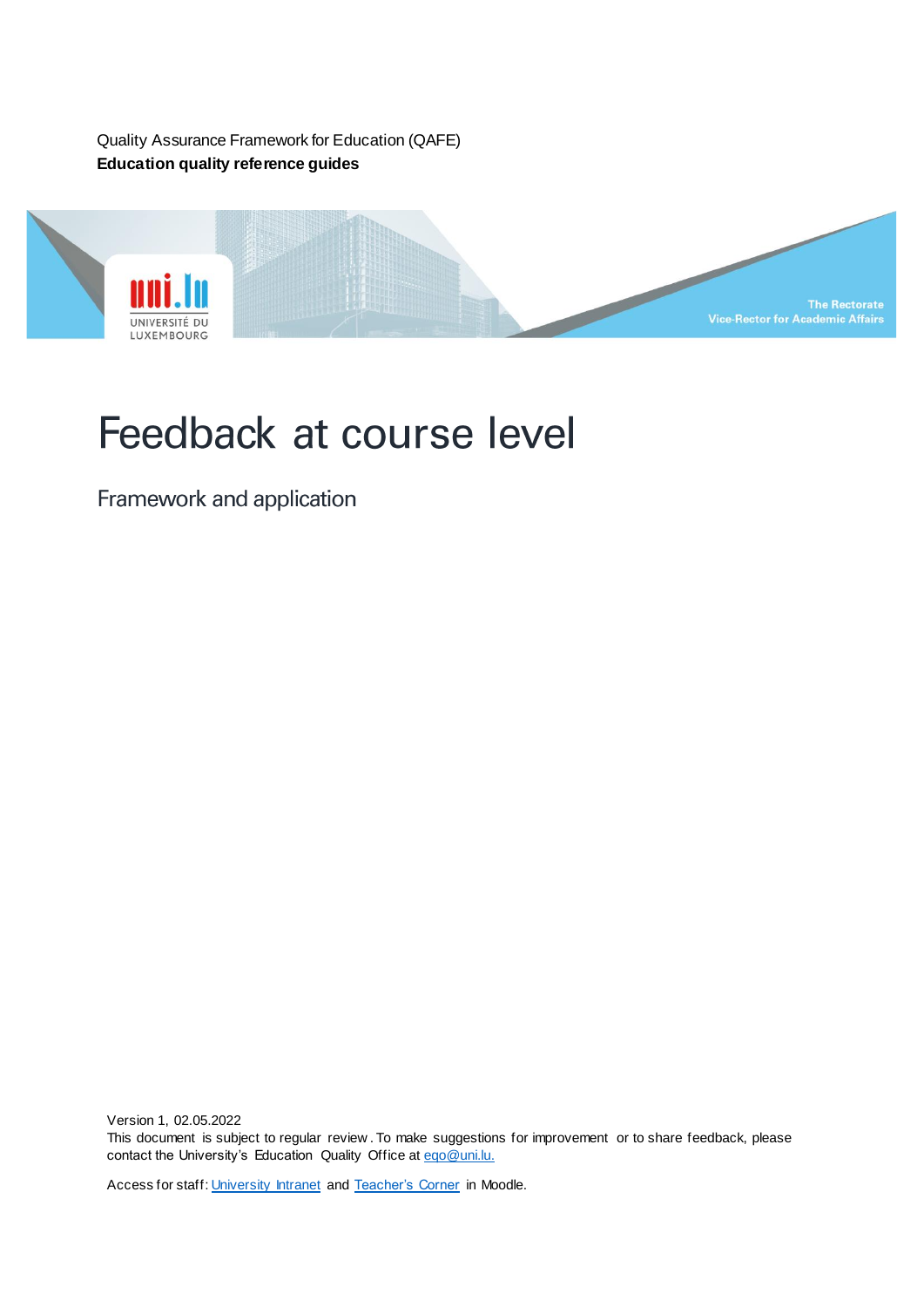



## Contents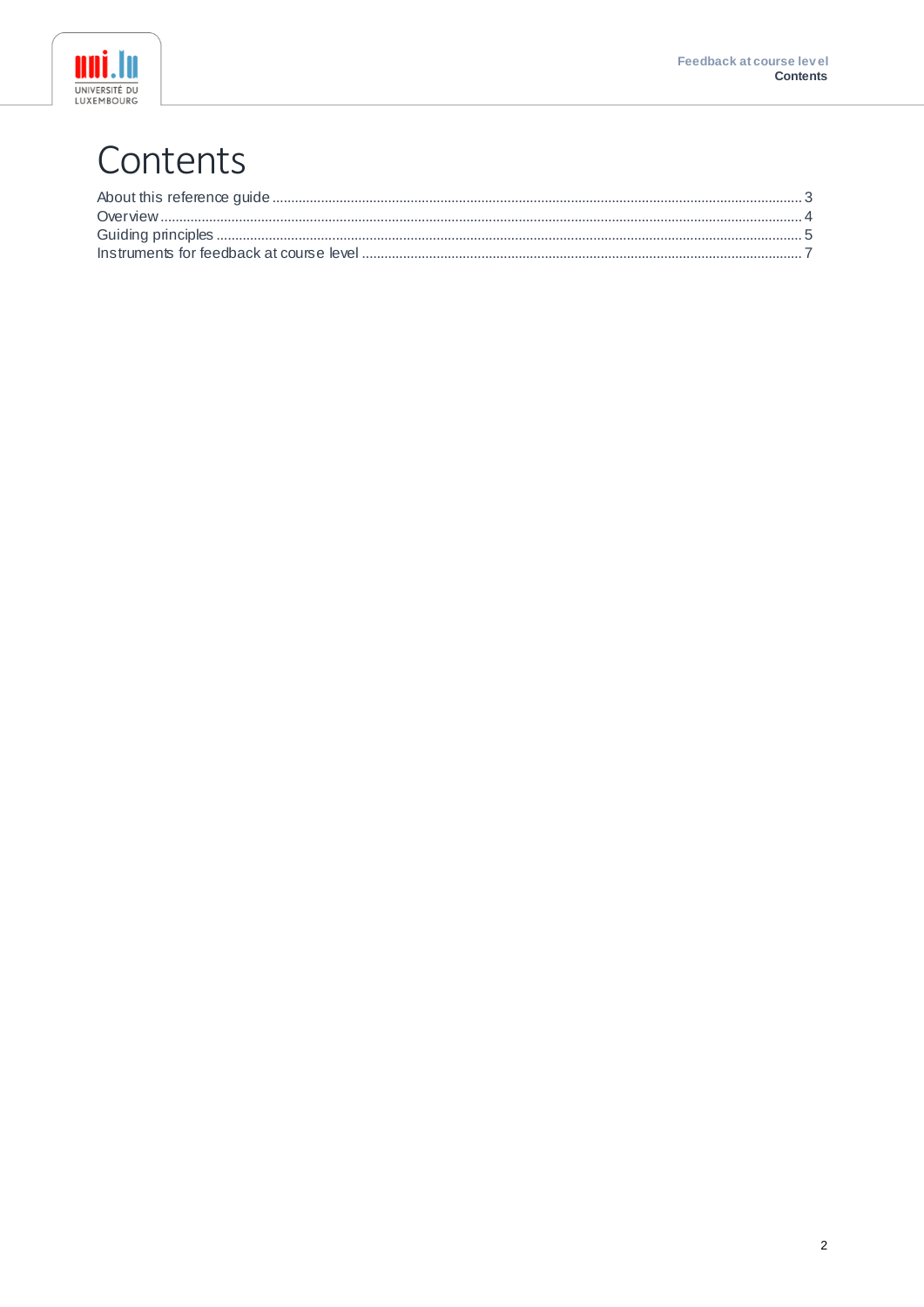

#### <span id="page-2-0"></span>About this reference guide

The purpose of the present reference guide is to outline the framework for course level feedback the University of Luxembourg, to present its guiding principles and to describe the instruments that the University uses to collect feedback from students at course level.

The guide is available in the documentation repository of the Vice-Rectorate for Academic Affairs (VRA) on the [University intranet](https://intranet.uni.lux/the_university/tr/Pages/VRA-Documents.aspx) and it is equallyaccessible on th[e Teacher's Corner](https://moodle.uni.lu/course/view.php?id=3319) in Moodle.

For a general overview of the different dimensions and channels to solicit feedback from current and former students currently in place at the University of Luxembourg, please also refer to the University's guide *Student and graduate feedback*, also accessible on the intranet and the Teacher's Corner.

For further questions or suggestions, please contact University's Education Quality Office at [eqo@uni.lu](mailto:eqo@uni.lu).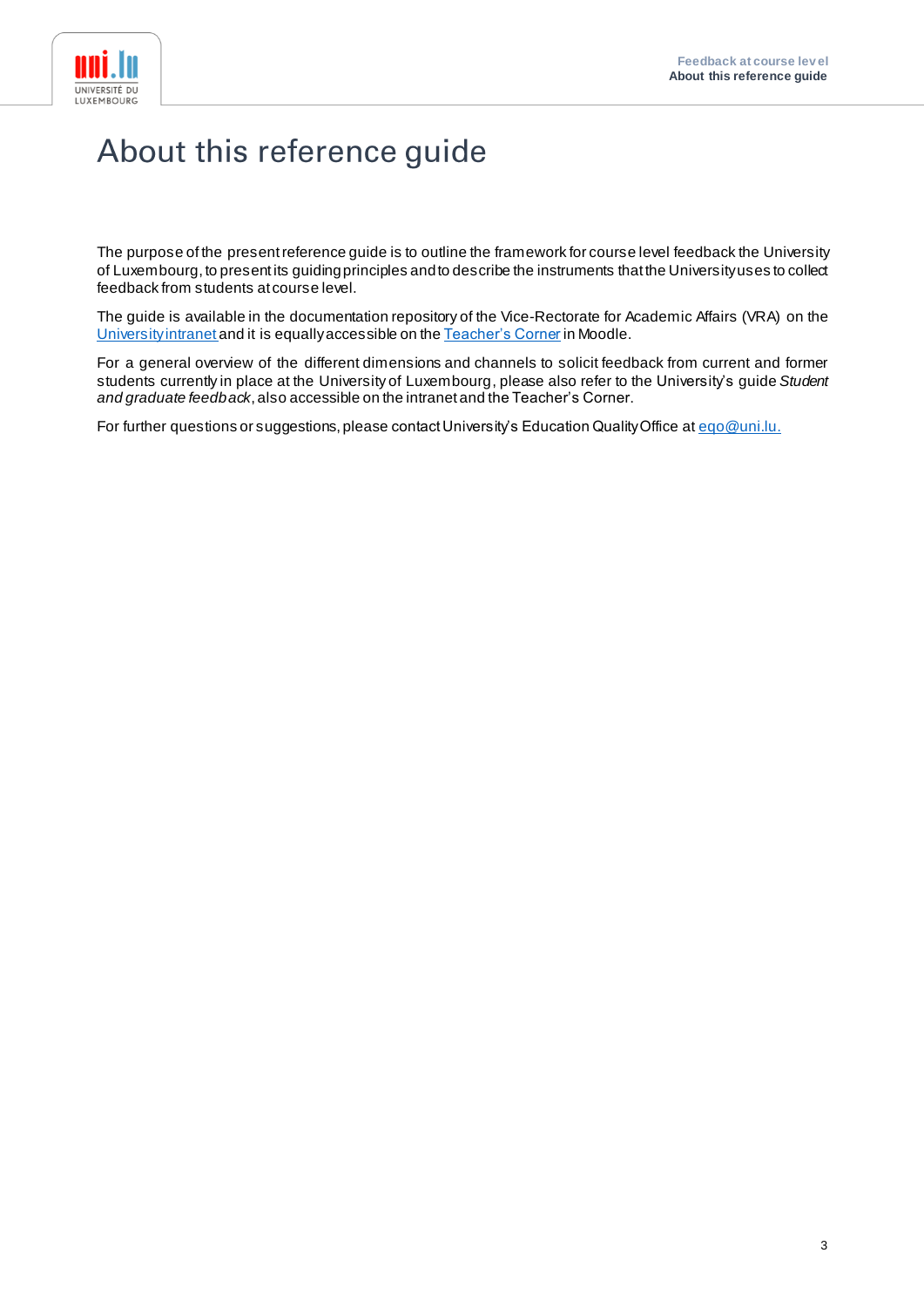

#### <span id="page-3-0"></span>Overview

Feedback at course level is an essential part of the University's Quality Assurance Framework for Education (QAFE), within which it is continuously developed. It is a crucial component for assessing the quality of all courses offered at the University of Luxembourg, gathering input from students about their studies and learning experiences.

Course level feedback at the University of Luxembourg is defined as follows:

- It is feedback from students to teaching staff concerning their study and learning experience in individual courses.
- It is a structured context for communication about course quality, with the purpose of informing reflection and triggering development.
- It is part of teaching and of the teacher's responsibility for developing their teaching and course.
- It contributes to the learning process of students, insofar as it requires a reflection on what students have learned and on the possible reasons for the success of the respective learning processes.
- It is completed by informing students about the teacher's response(s) to the feedback received, and the decision or actions that follow.

Feedback on courses is anonymous and treated confidentially. In cases where feedback is not anonymous, this is clearly stated.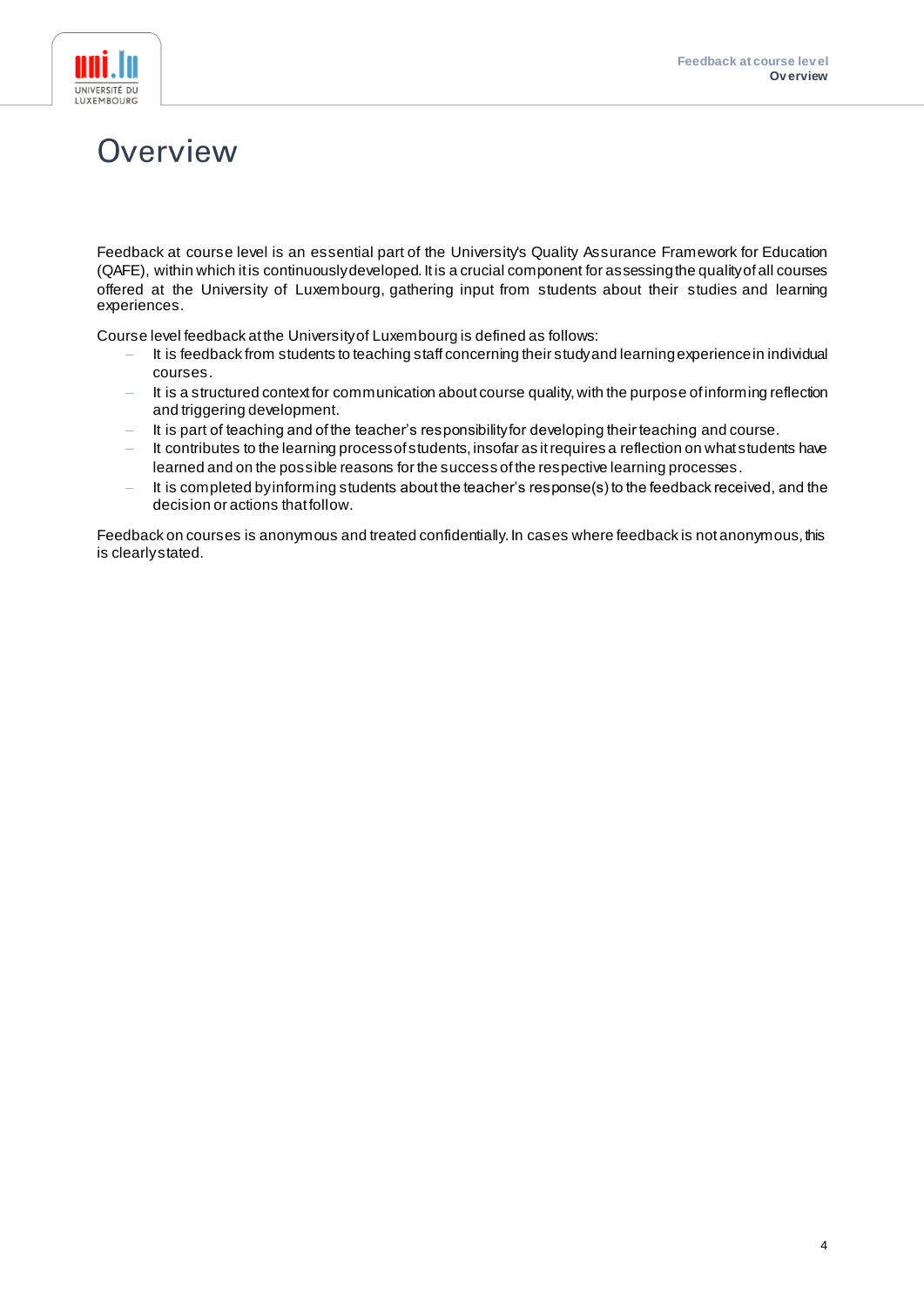

### <span id="page-4-0"></span>**Guiding principles**

The following principles apply to the collection of feedback from students in the context of courses offered as part of study programmes of the University. They apply independently of the course type, teaching staff, study programme or Faculty at which the course is offered. These principles were defined by a University-wide Steering Group for course level feedback and are listed below in Box 1. Within the framework established by these principles and the collection procedure, Faculties continue to be able to adapt the feedback of courses to their quality assurance processes.

Box 1. Guiding principles for Course feedback at the University of Luxembourg

- 1. The purpose of the collection of course level feedback from students is to contribute to the learning process and to the development of the quality of the respective course, of the study programme in which it is offered, and of the education offered at the University more generally.
- 2. Course-related feedback from (and to) students is part of the learning experience of students. Adequate feedback is essential for activating the learner, a precondition for the co-construction of the learning experience, and can significantly contribute to effective and lasting learning. It supports students in reflecting on their learning progress and study experience, and in raising related concerns effectively, such that they will be heard and have consequences.
- 3. Feedback is an integral component of quality assurance and enhancement in teaching and learning. As an instrument for educational quality development, student feedback complements other instruments fo r collecting feedback at the level of courses, such as staff feedback, peer observation, collaborative course design and development, or the systematic analysis of student participation and performance using assessment and institutional data. It also adds to feedback gathered at other levels such as through University-wide student surveys.
- 4. Feedback from students concerning courses can be solicited through written commentary ('mini-feedback', open text course session feedback), student questionnaires, micro-surveys, or through dialogue in different formats such as focus groups, quality circles, or simple and open discussions between students and teaching staff.
- 5. All forms of student feedback should be understood as a channel of communication with the purpose of triggering and informing reflection and dialogue about course quality. They are not a direct measure for the degree to which the course or the respective instructor(s) have contributed to the attainment of learning outcomes or to the learning progress ofstudents more generally.
- 6. The reflection and dialogue sustained through student feedback necessarily involves course participants (students and academic staff teaching in the course). It can also include Study Programme Directors/managers, faculty leadership, quality management staff, and student representatives.
- 7. The primary focus of student feedback is the preparation, delivery, and development of courses from the perspective of the student's learning process. Feedback can also refer to questions of coherence of the curriculum, the relation between course content and assessment instruments, or the adequacy of advising and other study guidance offered, among other topics. Feedback should not be used as an instrument for impact analysis. Students should nonetheless be encouraged to relate aspects of course design and delivery to their learning.
- 8. The quality that is to be developed through student feedback is determined in the process through which students respond to and take up a specific learning offer and engage in a given learning activity. Quality in this context is thus a relational concept that is influenced by a large variety of institutional, social, cultural and personal factors. As such, it is determined as much by the learner as it is influenced by the teacher and the institutional setting in which learning takes place. Feedback instruments should animate students to reflect upon their expectations and to provide arguments for their judgements wherever possible.
- 9. Feedback and the reflection that should follow is most useful where expectations and intended outcomes have been clarified in advance or early on in a course on both sides. Used as a **summative instrument**, feedback can contribute to a better understanding of why expectations have or have not been met. As a **formative instrument**, used during a course, it can contribute to the clarification of expectations and to improving their alignment.
- 10. The choice of feedback instrument(s) and the frequency of use should be carefully adapted to the specific circumstances of a given course, to avoid feedback overload and fatigue. As a matter of rule, course instructors exercise this choice. Study Programme Directors, Study Programme Representatives and the Steering Committee of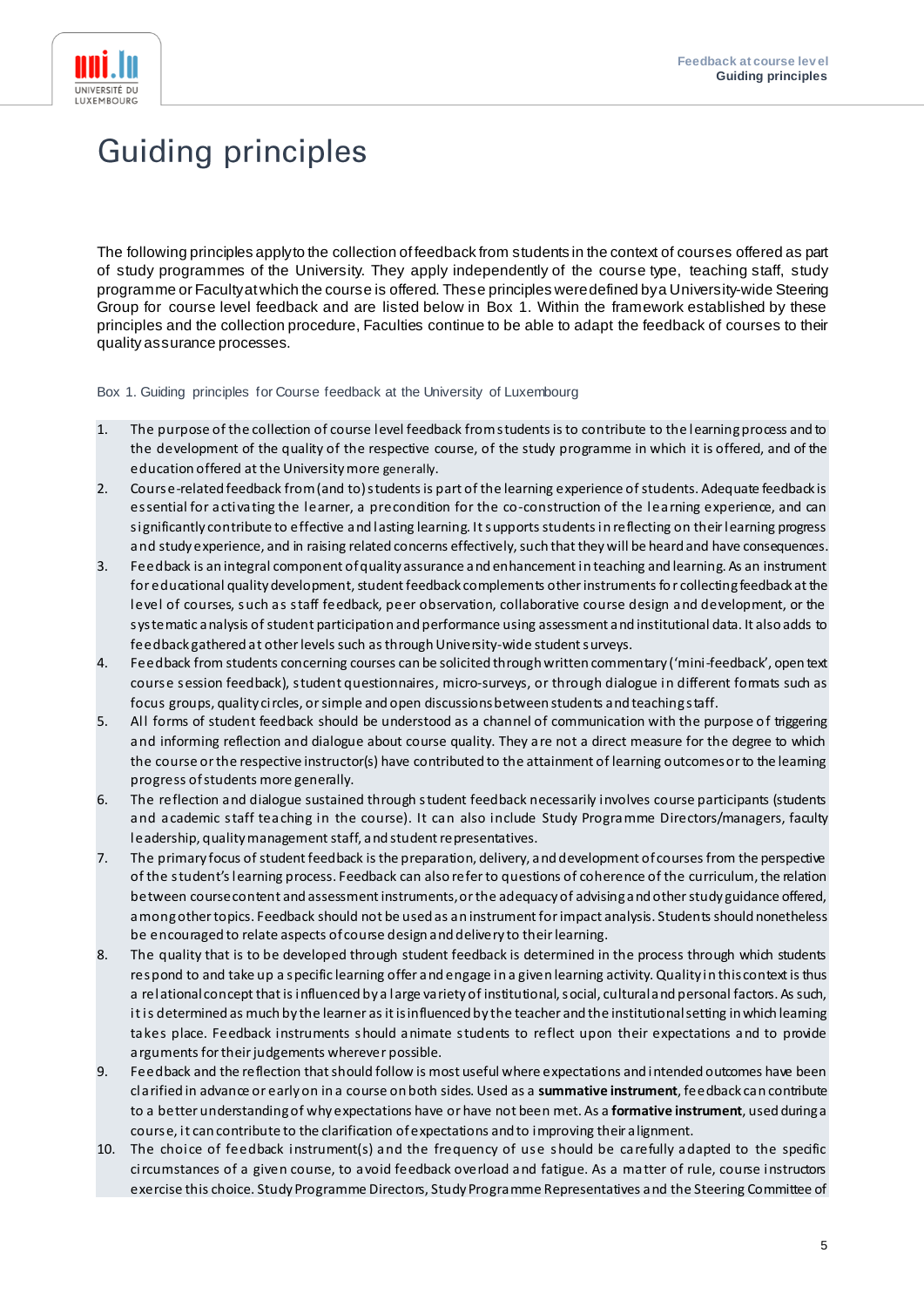

the respective programme as well as the Deans of the respective Faculty and the Rector or Vice rector for Academic Affairs (VRA)have the right to request that at least one form of feedback be offered for a given course.

- 11. Before soliciting feedback, students and staff need to be informed of the purpose and methodology of the instrument applied.
- 12. Where feedback is not anonymous, this must be clearly highlighted. It is part of the professional ethics and academic honour code that staff do not use or consider student feedback in student assessment. The University's honour code for students as expressed in the *Charte des usagers* commits students to treating all staff and fellow students with respect, including when giving anonymous feedback.
- 13. To guarantee the quality of feedback, the University's Education Quality Office (EQO) makes available the respective tools and provides assistance and methodological guidance for their application.
- 14. EQO in cooperation with the Luxembourg Centre for Educational Testing (LUCET) and the Office of Statistics and Institutional Research (OSIR), provides standardised analyses of survey data in line with the underlying research design and applicable rules of inference. The interpretation of feedback must always reflect the purpose and methodological limits of the applied instrument. It should equally respect the complexity of response varieties and patterns.
- 15. No feedback without follow-up: Feedback should inform the development of courses and curricula. The responsibility for using course feedback for quality enhancement lies first of all with the respective instructor(s). Where possible, instructors receive adequate comparative information on the data gathered to help them interpret their own feedback. To preserve the motivation of participants, students should be involved in the respective development processes whenever possible. At the very minimum, they should be informed of how feedback was or will be used in course or programme development. Study Programme Steering Committees are responsible for monitoring and, where necessary, motivating the use of feedback for course and programme development.
- 16. The access to and publication of data generated through student feedback is defined for each instrument in advance of its application. As a matter of rule, producers of data (e.g. respondents to a survey) receive access to anonymised data on the full set of items concerning the course for which they have given feedback. Such access is also granted to persons who have taught in the respective course. The respective data can be made accessible in the form of averages, summaries or samples.